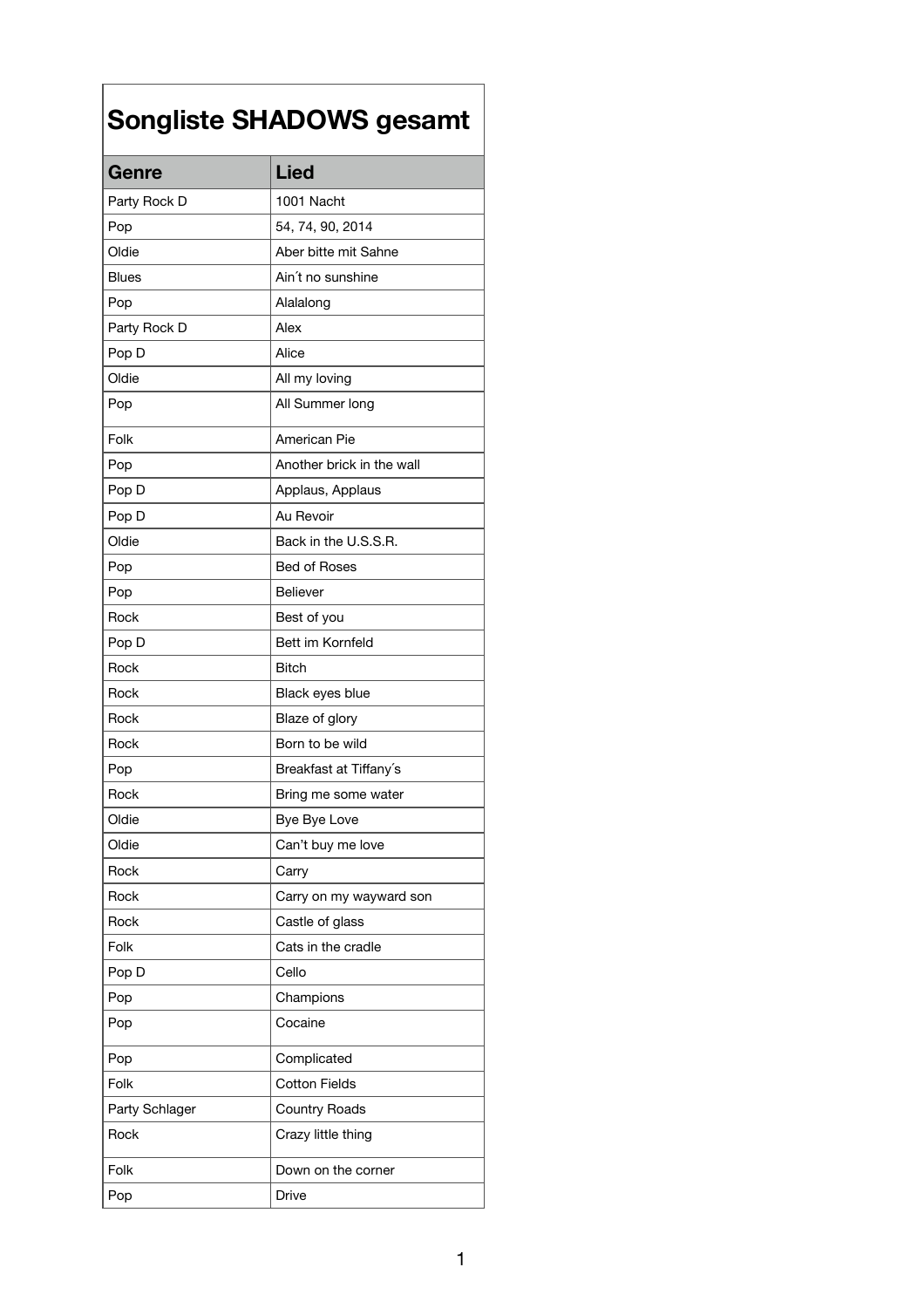| Genre            | <b>Lied</b>                    |
|------------------|--------------------------------|
| Pop D            | Du trägst keine Liebe in Dir   |
| <b>Rock D</b>    | Du willst mir an die Wäsche    |
| Rock             | <b>Enter Sandman</b>           |
| Oldie            | Er gehört zu mir               |
| Pop              | Every rose                     |
| Pop              | Everything I do                |
| Pop              | Faith                          |
| Pop              | <b>Fall from Grace</b>         |
| Folk             | Far far away                   |
| Pop              | <b>First Kiss</b>              |
| <b>Blues</b>     | Fly me to the moon             |
| Party Rock       | Fraggels                       |
| Folk             | Free falling                   |
| Folk             | Gimme hope Joanna              |
| Folk             |                                |
| Folk             | Have you ever seen the rain    |
| Pop              | Hedonism                       |
| Oldie            | Help                           |
| Pop D            | Herz über Kopf                 |
| Pop D            | Heute hier morgen dort         |
| Oldie            | Hey Jude                       |
| Rock             | Highway to hell                |
| Oldie            | House of the rising sun        |
| <b>Hard Rock</b> | Hush                           |
| Pop              | I see fire                     |
| Pop              | I shot the sheriff             |
| Pop              | I want to break free           |
| Tanz Pop         | I will survive                 |
| Tanz Pop         | I'm so excited                 |
| Pop D            | Ich lass für Dich das Licht an |
| <b>Rock D</b>    | Ich Lebe                       |
| Pop D            | Im Wagen vor mir               |
| Rock             | In the End                     |
| Pop              | Insekten im Eis                |
| Pop              | Ironic                         |
| <b>Tanz Pop</b>  | It's raining men               |
| Tanz Pop         | Jailhouse Rock                 |
| Pop              | Je veux                        |
| <b>Tanz Pop</b>  | Johnny B Good                  |
| Folk             | Johnny B.                      |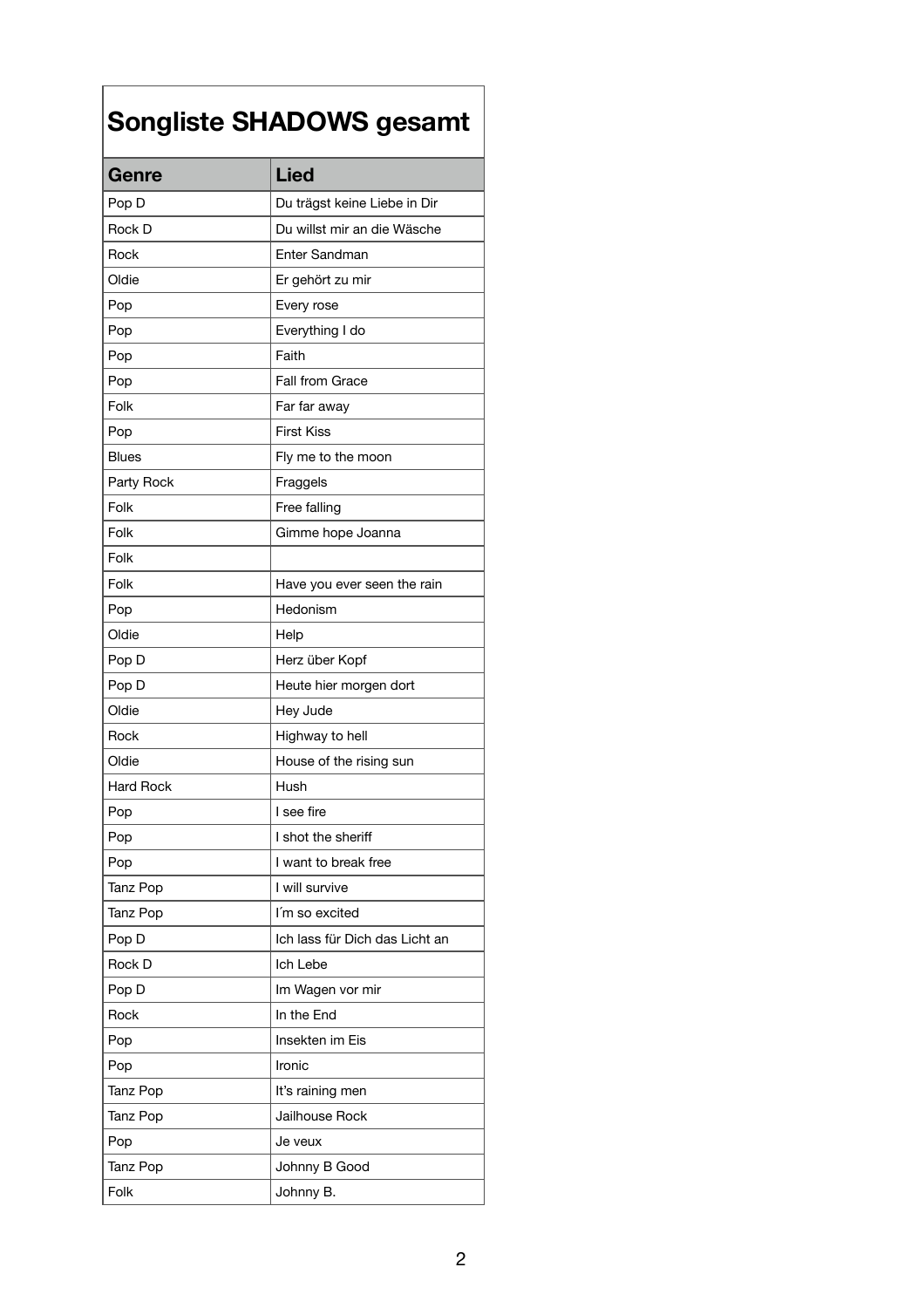| Genre            | <b>Lied</b>                                  |
|------------------|----------------------------------------------|
| Party Rock D     | Junge                                        |
| Folk             | Knockin                                      |
| Party Rock D     | Kompliment                                   |
| Oldie            | Lady in black                                |
| Pop D            | Lass uns geh'n                               |
| Rock             | Last fight                                   |
| Folk             | Lay down Sally                               |
| Folk             | Leaving on a jetplane                        |
| Pop D            | Lena                                         |
| Oldie            | Let it be                                    |
| Pop              | Let it rain                                  |
| Pop              | Like a pill                                  |
| Party Rock       | Like the way                                 |
| Pop              | Living on a Prayer                           |
| Pop              | Locked out of heaven                         |
| Rock             | <b>Locomotive Breath</b>                     |
| Party Rock       | Long Train Running                           |
| Pop              | Losing my religion                           |
| Pop D            | Männer                                       |
| Oldie            | <b>Marmor Stein</b>                          |
| <b>Rock D</b>    | Meer sein                                    |
| <b>Hard Rock</b> | <b>Memory Remains</b>                        |
| Oldie            | Mendocino                                    |
| Pop              | <b>Midnight Blues</b>                        |
| Rock             | <b>Mighty Quinn</b>                          |
| Pop              | More than words                              |
| Swing            | Mr. Bojangles                                |
|                  | Mrs. Robinson                                |
| Party Rock D     | <b>NDW Medley</b>                            |
| Rock             | New divide                                   |
| Swing            | <b>New York</b>                              |
| Rock             | Night of the Hunter                          |
| Pop              | No woman, no cry                             |
| Pop              | Nobodys Wlfe                                 |
| Pop              | Nothin else matters                          |
| Rock             | <b>Numb</b>                                  |
| Pop              | Oh my love                                   |
| Pop D            | Ohne Dich schlaf ich heut Nacht<br>nicht ein |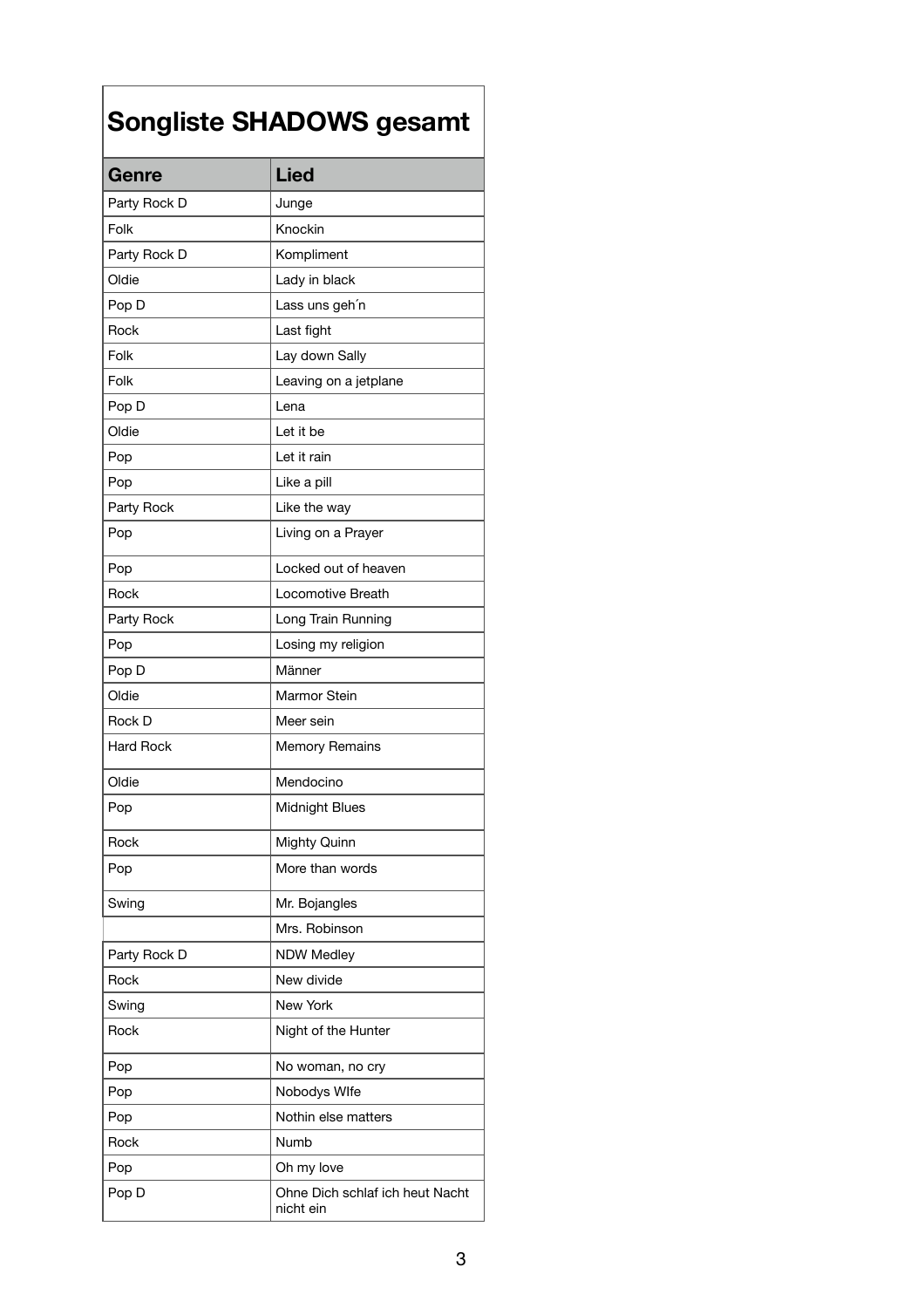| Genre                 | <b>Lied</b>                |
|-----------------------|----------------------------|
| Rock                  | Paranoid                   |
| Oldie                 | <b>Pretty Woman</b>        |
| Folk                  | <b>Proud Mary</b>          |
| Pop                   | Radio Orchid               |
| Pop                   | Radioactive                |
| Pop D                 | Rock me Amadeus            |
| Rock                  | Rocking all over the world |
| Rock                  | Rockstar                   |
| Pop                   | Rolling in the deep        |
| <b>Blues</b>          | Rosana                     |
| Oldie                 | Rote Lippen                |
| Oldie                 | Satisfaction               |
| Oldie                 | <b>Scarborow Fair</b>      |
| <b>Party Schlager</b> | <b>Schlager Mix</b>        |
| Eigene                | Schönste Zeit              |
| Party Rock D          | Schrei nach Liebe          |
| Pop                   | Send me an angel           |
| Pop                   | Senorita                   |
| Pop                   | Sex on fire                |
| <b>Rock D</b>         | Sexy                       |
| Party Rock            | Shut up and Dance          |
| Party Rock D          | Skandal                    |
| Rock                  | Smoke on the water         |
| Pop                   | Someone like you (Adele)   |
| Pop                   | Still into you             |
| Pop                   | Summer in the city         |
| Party Rock            | Summer of 69               |
| Pop                   | Superheld                  |
| Party Rock            | Superstition               |
| Rock                  | <b>Sweet Child</b>         |
| Folk                  | Sweet Home Alabama         |
| <b>Rock D</b>         | Tage wie diese             |
| Folk                  | Take it easy               |
| Rock                  | <b>The Kill</b>            |
| <b>Blues</b>          | Those sweet words          |
| Pop                   | Through the glass          |
| Pop D                 | <b>Tiefer</b>              |
| Rock                  | <b>TNT</b>                 |
| <b>Party Schlager</b> | Über den Wolken            |